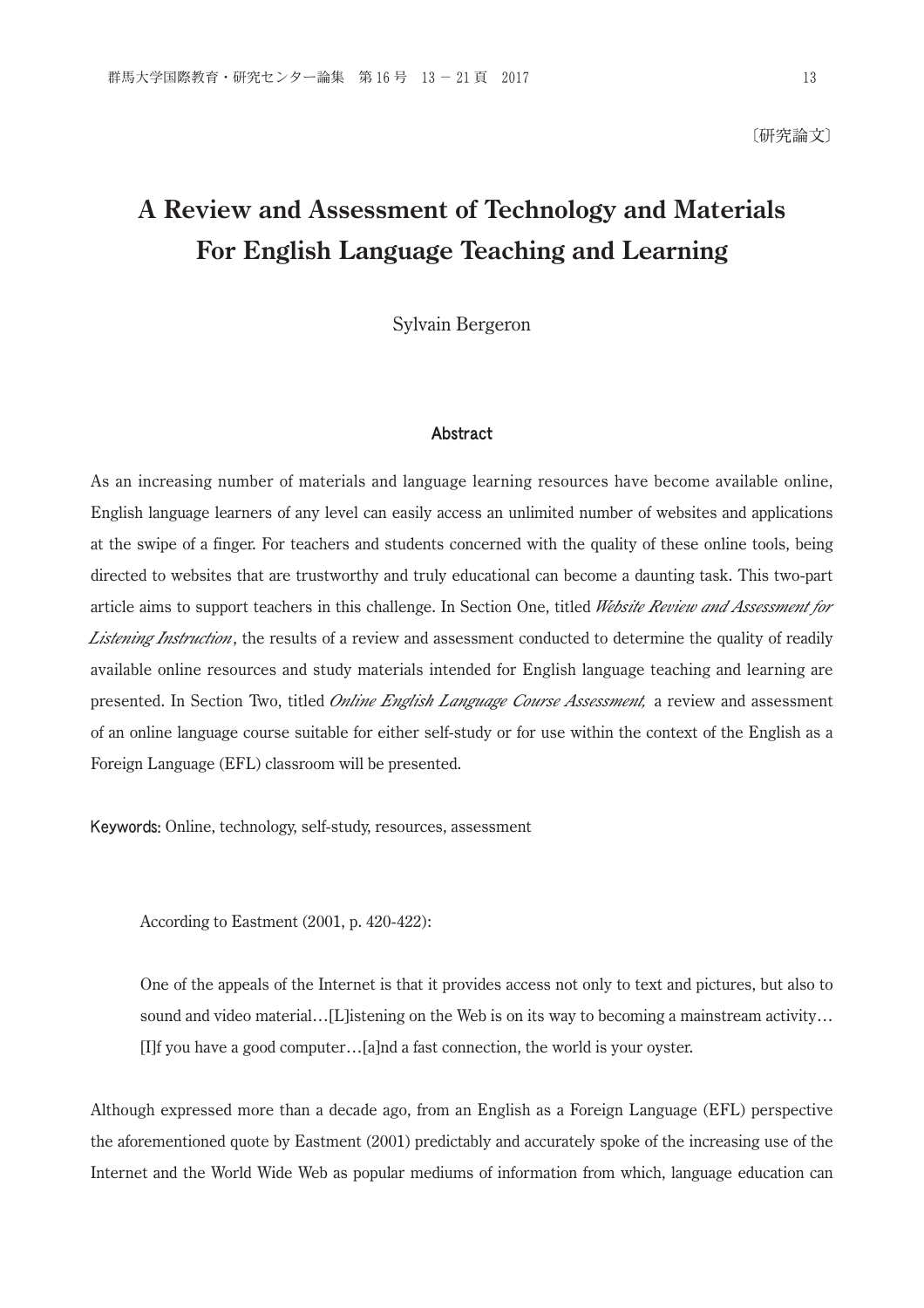be brought to life. However, as we are constantly presented with a seemingly infinite amount of choices every time we "… [g]o to Google," (Eastment, 2001, p. 422), how can well-intentioned users select the most appropriate websites to access quality content and materials that are specific to language teaching and learning?

### **Overview**

This two-part article is an attempt to adequately advise and direct educators and learners to quality online English language resources. The paper will at first introduce five distinctive websites where EFL practitioners can easily locate reliable online instruction tools and activities that have been purposely designed to challenge learners that are intent on improving one or more of the receptive or expressive skills needed for effective communication in English. In the second part of this article, a review and assessment of a comprehensive online English language course appropriate for either personal or group study will be discussed.

### **Section One:**

### **Website Review and Assessment for Listening Instruction**

Belonging to an interrelated group of four basic skills or *macro-skills* that include listening, speaking, reading, and writing, for this section of the paper I opt to focus specifically on the receptive macroskill of listening. I present a critical assessment of five selected websites that offer online language learning resources intent on helping learners improve their English language listening ability. In line with this assessment, a brief introduction, explanation and evaluation of these five websites, dedicated in whole or in part to English listening, will be provided in the following order:

- ・Voice of America
- ・Lyrics Gaps
- ・National Public Radio
- ・StoryCorps
- ・Randall's ESL Cyber Listening Lab

Following a listing of each of the five websites' respective names and Uniform Resource Locator (URL), or commonly termed as web address, a brief review and evaluation of each website will be provided according to the following criteria as described in the

Website Assessment Criteria table appearing below: Audience, Suitability, Authenticity, Quality, and Offline Use.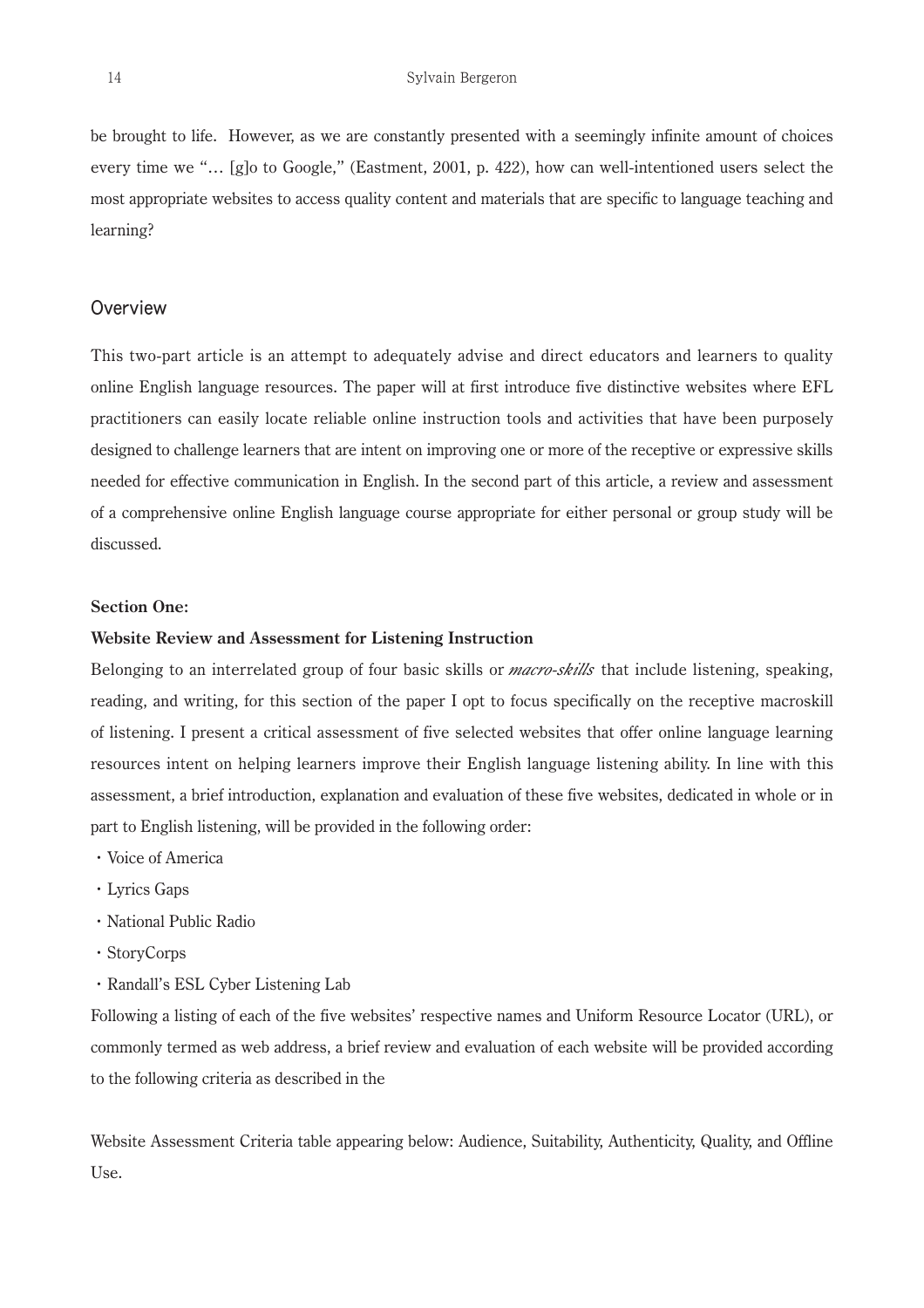| Website Assessment Criteria                                                                                                                                                             |
|-----------------------------------------------------------------------------------------------------------------------------------------------------------------------------------------|
| 1. Audience - who is the site intended for e.g. teachers, students or both?                                                                                                             |
| 2. Suitability - is the site suitable for different levels of ability e.g. beginners, intermediate, or advanced?                                                                        |
| 3. Authenticity - is the language used in the listening tasks authentic e.g. resembles naturally-spoken<br>English?                                                                     |
| 4. <b>Quality</b> - does the site make use of quality audio-visual components to promote effective listening<br>instruction e.g. professionally-made sound recordings or video footage? |
| 5. Offline Use - is it possible to use the site's material offline e.g. computer, mobile or paper-based tasks?                                                                          |

(\*Source: Table adapted from *ICT4LT, 2001: CALL Software and Website Evaluation Forms*).

### 1)**Website name:** *Voice of America* (VOA)

**Website address (URL):** http://learningenglish.voanews.com/

 **Assessment:** VOA is a news broadcasting website that also includes an educational section. It is intended for EFL learners, and it is well-suited for false beginners and intermediate-level students of English. As this website's content is centered on news broadcasts, listening tasks emphasize a reporting style, as opposed to a conversational style of English. As VOA is recognized as a professional news medium, the quality of its audio-visual material is very high. It is also possible to use the website's material offline via podcast, mobile and social networks such as *Facebook* and *Twitter*.

### 2)**Website name:***Lyrics Gaps*

### **Website address (URL):** http://www.lyricsgaps.com/

 **Assessment:** This website provides an enjoyable way to improve listening skills through song-based activities. It is a resource website suitable for EFL learners of various levels. Here teachers are introduced to various exercises and creative ideas for supplementing song-based tasks and learners will enjoy their interactive design. The language used is entirely based on the themes and lyrics of popular songs uploaded to *YouTube*; as such, the quality is mostly good. As the site's interactive activities require that answers be typed in, learners will need to complete the tasks online. Paperbased tasks can also be printed out for offline instruction.

### 3)**Website name:** National Public Radio (NPR)

### **Website address (URL):** http://www.npr.org/

 **Assessment:** The *National Public Radio* (NPR) is a very well-reputed website dedicated to informing the public about cultural issues, public affairs and current international news. It is an excellent resource for EFL learners with high intermediate or advanced listening skills. Unlike conversational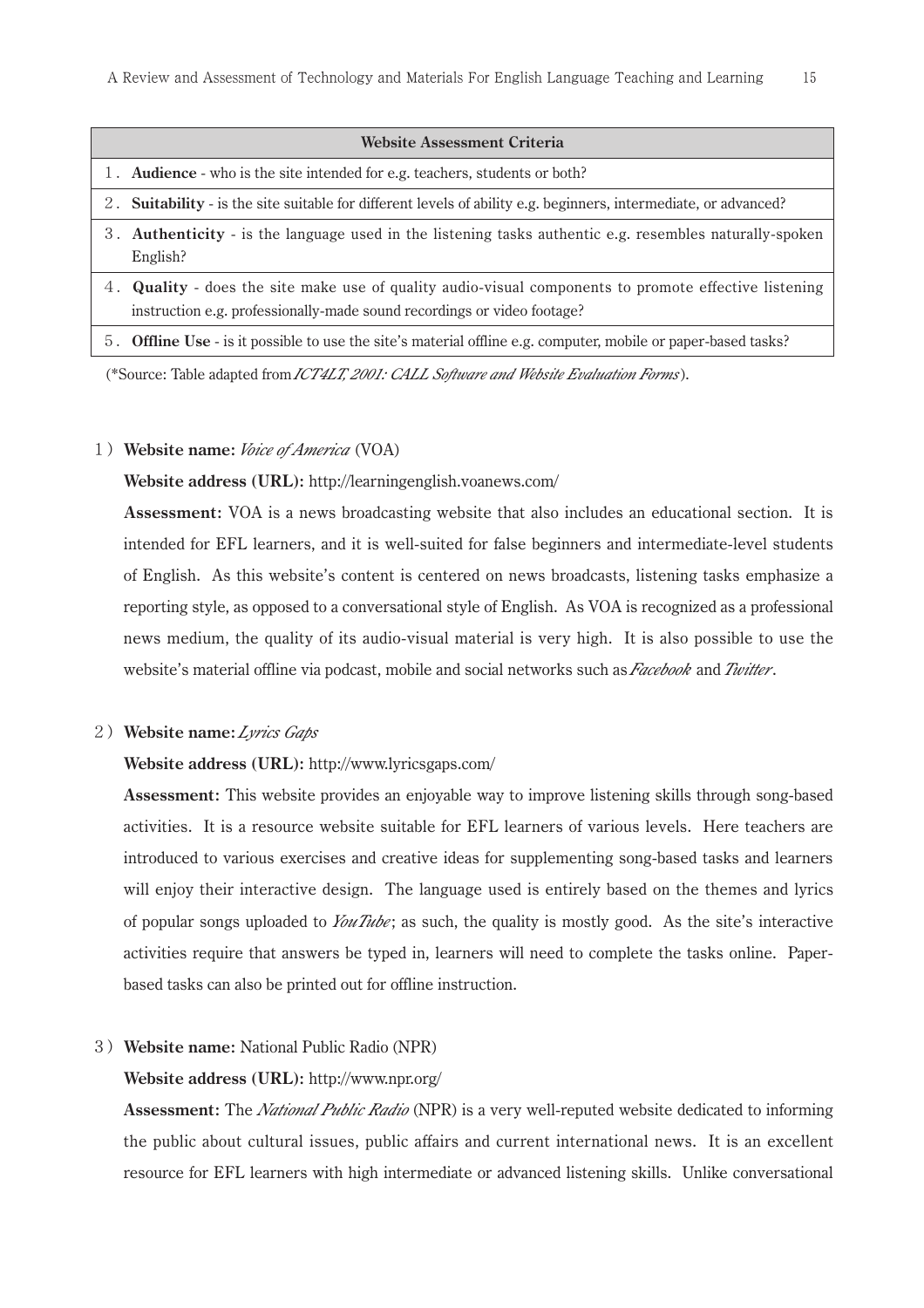English, the type of language used on this site is of a reporting and interview style. As NPR is a professional and well-established radio station of long date, listeners are provided with sound recordings of high quality. It is also possible to access the website's listening material offline via computer-based downloads such as podcasts, *i-Tunes* and mobile application software (App).

### 4)**Website name:** *StoryCorps*

### **Website address (URL):** http://storycorps.org/about/

 **Assessment:** The *StoryCorps* website is a remarkable listening tool that allows real people to share their human stories with the world. Intended for EFL learners at the intermediate level and above, this website is dedicated entirely to storytelling. The language and the emotions used to recount these stories are very authentic and at times quite moving. The speaking style fluctuates between a narrative style and a conversational style of English. The website's audio-visual components are professionally produced and the quality is very high. Listening material featured on *StoryCorps* can also be accessed offline via podcasts, DVDs, and social networks such as *Facebook* and *Twitter*.

### 5)**Website name:***Randall's ESL Cyber Listening Lab*

### **Website address (URL):** http://www.esl-lab.com/

 **Assessment:** This website is dedicated to providing a variety of instructional resources for EFL learners. Here, language students of all levels can easily select listening tasks that are best suited to their needs and interests. The type of language used on this website is conversational and authentic. Although *Randall's ESL Cyber Listening Lab* is the creation of a private individual, it is chockfull of practical information and activities for learners. While recordings lack the production quality and the level of artistic professionalism of more established sites, conversations include audio effects that make the listening tasks realistic, challenging and enjoyable. The website's material is also accessible offline via downloadable paper-based tasks, social network and *YouTube*.

### **Section Two:**

#### **Online English Language Course Assessment**

 As the technology improves and costs come down … [e]lectronic means offer enormous potential in terms of [in] and out-of-class speaking practice (Thornbury, 2005, p. 109).

The World Wide Web and the myriad of other instructional resources currently available to EFL students make language learning increasingly accessible, affordable and meaningful to anyone equipped with a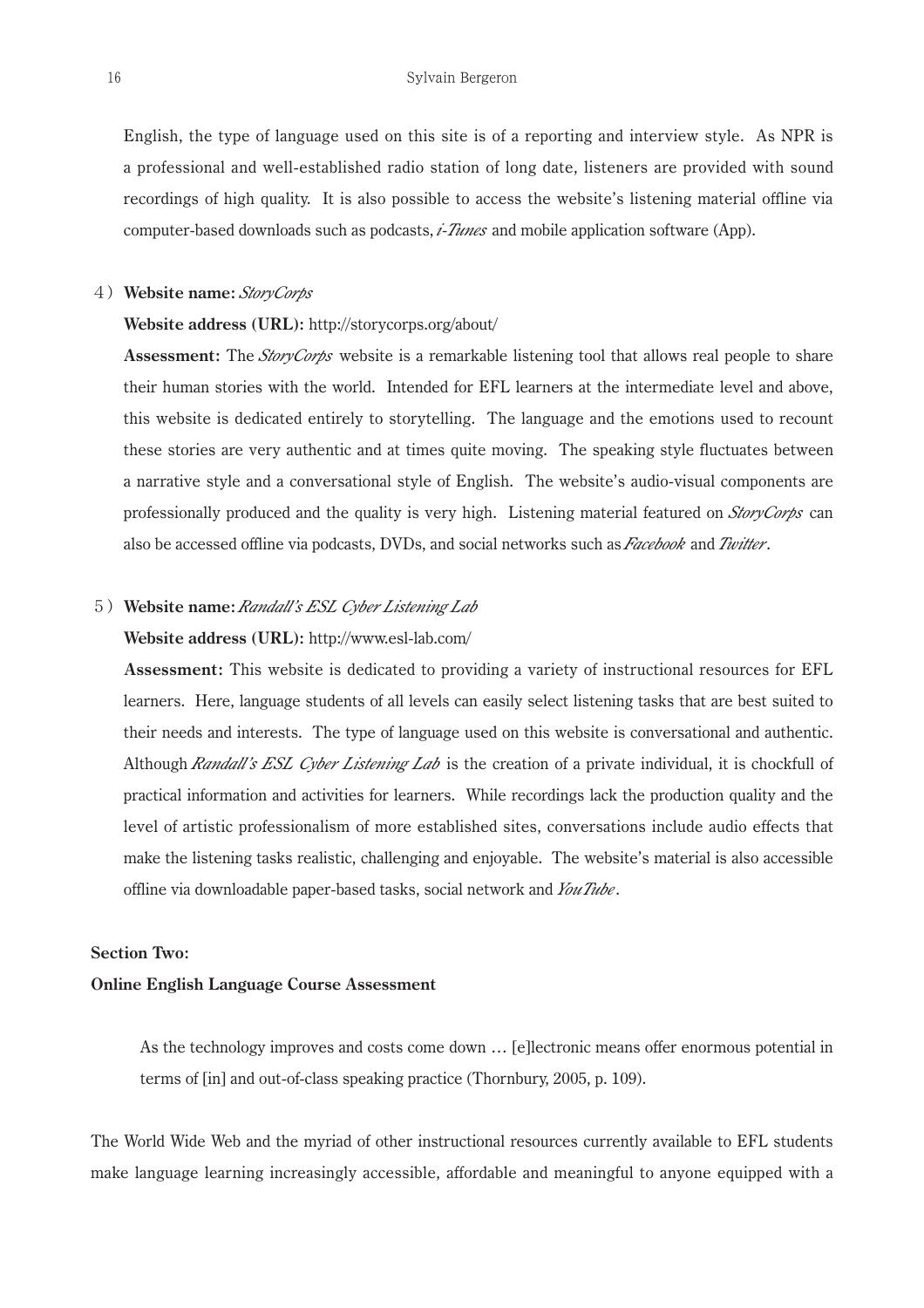computer and "… [f]ast and reliable Internet access."

 One such readily available online English language learning tool is the TalkEnglish.com website (see: http://www.talkenglish.com/), which offers language instruction aimed at improving learners' English speaking and listening skills. The lessons are well-structured and are directed at beginners, intermediate and advanced-level learners. Instruction is free of charge and includes a considerable amount of material designed for self-study, or use within the context of an EFL classroom.

### 1.Assessment criteria:

The following section will provide a critical assessment of the *TalkEnglish.com* website, the purpose of which is to provide users with a complete online English language course designed around activities that promote the development and reinforcement of learners' speaking and listening skills.

 The criteria used for this assessment will focus on its relevance, usefulness and practicality as they pertain to the development of learners' English speaking and listening skills (see 'Online Language Course Evaluation Criteria' below):

| <b>Online Language Course Assessment Criteria</b><br>Target Macro-skills: Reading, Listening and Speaking                                                                                                                                                    |  |
|--------------------------------------------------------------------------------------------------------------------------------------------------------------------------------------------------------------------------------------------------------------|--|
| Website: TalkEnglish.com<br><b>Address:</b> http://www.talkenglish.com/                                                                                                                                                                                      |  |
| 1. <b>Relevance</b> – is the content of the online language course relevant in terms of how it supports/supplements<br>the students' main (classroom) lessons' objectives e.g., topics, functions and practice.                                              |  |
| 2. Usefulness - does the content of the online language course serve a useful purpose in terms of how it<br>assists learners to reinforce core elements of spoken English e.g., grammar, pronunciation and intonation?                                       |  |
| 3. Practicality - do the speaking activities have any value insofar as they help learners fulfill certain practical<br>tasks through the use of conversational and situational task-based English e.g., shopping, meeting friends,<br>asking for directions? |  |

In order to make this assessment more practically relevant to the EFL classroom, instructors are invited to make use of the aforementioned criteria within their own assessment of this or other similar types of online English language learning/teaching platforms. Throughout this particular assessment, it would be advisable to keep in mind that the primary focus will be on how the technology, in the form of the TalkEnglish.com website, lends itself to the experience of language learning and the quality of that experience, as opposed to presenting a critique of the technical, operational, or functional features of that technology.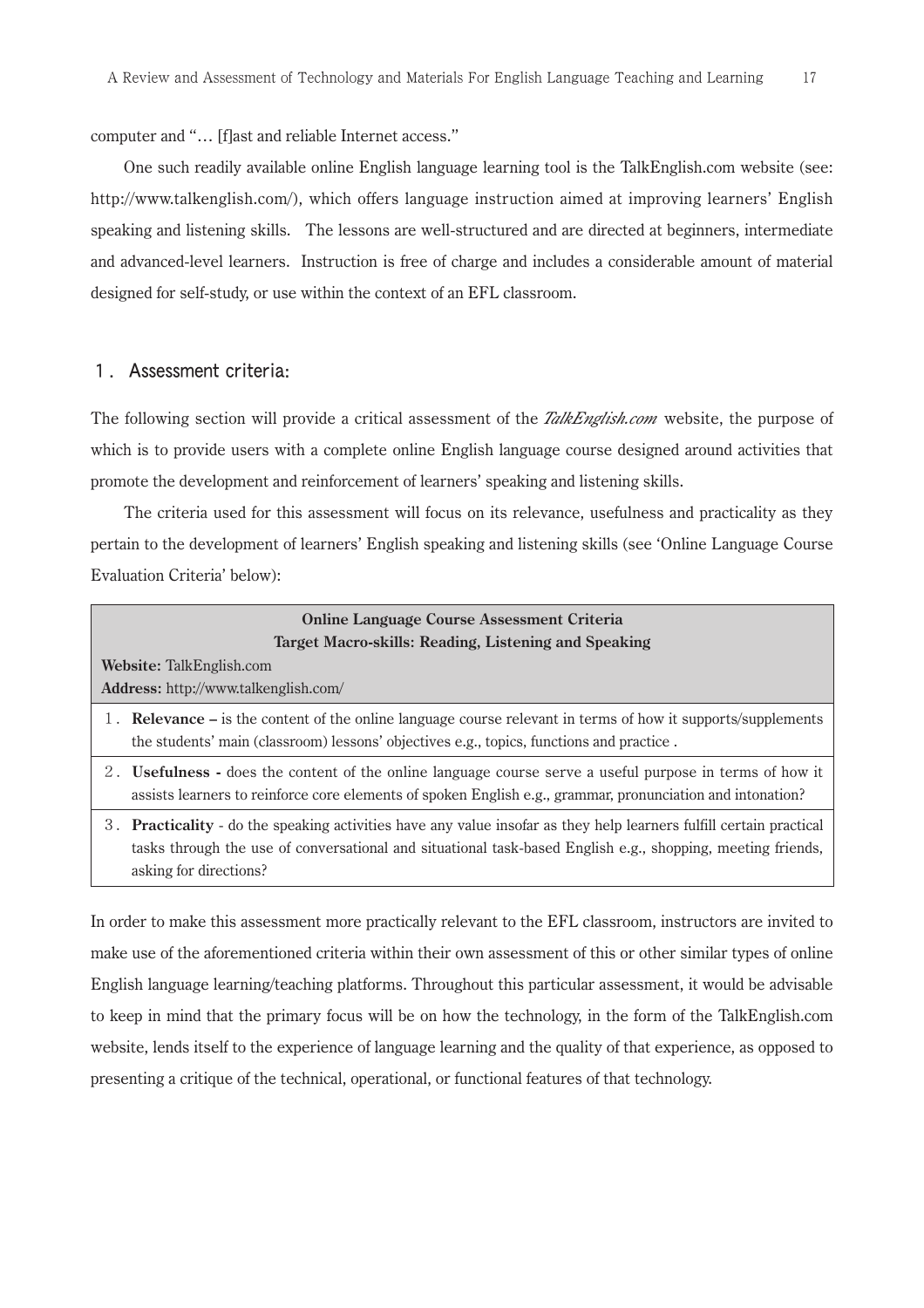### 2.The benefits of integrating an online language course:

Dudeney and Hockley (2007) strongly recommend the use of technology within the context of an EFL classroom. In agreement, I argue that integrating an online language program such as TalkEnglish.com in the high school, college or university computer laboratory, can significantly enhance the students' learning experience while also increasing their motivation and level of interest.

 Concurrently, Brinton (2001, p. 462) states that the use of technology or "technical media" such as computers in the ESL/EFL classroom can contribute richly and constructively to "the language teaching [and learning] process." This is a point that is also echoed by Wilson (2011), who encourages language educators to "make use of available technology in the English language classroom," as this type of methodology has the potential to become a highly motivational, enjoyable and effective way to learn a second language (L2).

 Finally, the interactive, engaging and well-supported instructional tasks and materials tasks found on the TalkEnglish.com website have the potential to positively encourage independent learning, maximize inclass oral communication (OC) practice and ultimately, contribute to improving the students' overall English speaking and listening ability.

### 3.Assessment of the TalkEnglish.com online language course

1)**Relevance**: the online language course offers instructional material that can be used to support and/or supplement the topics, functions and practice segments of a core EFL classroom syllabus. However, as this website contains a rich variety of courses and lessons to choose from, teachers are advised to visit the website prior to the lesson to select activities that are most appropriate to support the lesson and to meet students' needs and interests. For example, if the topic of the lesson were centered on the topic of *Home Life*, teachers/students would need to direct themselves to the TalkEnglish.com top page and select the *English Conversation - Practice your English and gain confidence! tab*. Then by clicking on the *Beginner Conversation Course* tab and scrolling down to the *Home Life* tab appearing below, teachers/students would then have access to numerous categories of topic-related practice conversations to choose from. Video-supported instruction prior to the start of courses and lessons is available and post-activity exercises such as quizzes are also accessible to test students' listening comprehension skills.

 All conversational and situational dialogues that are available for practice are particularly relevant in terms of how they can effectively support and/or supplement core classroom lesson material, improve students' speaking/listening skills while at the same time, "enhancing retention and learning," (Gagne & al., 1998).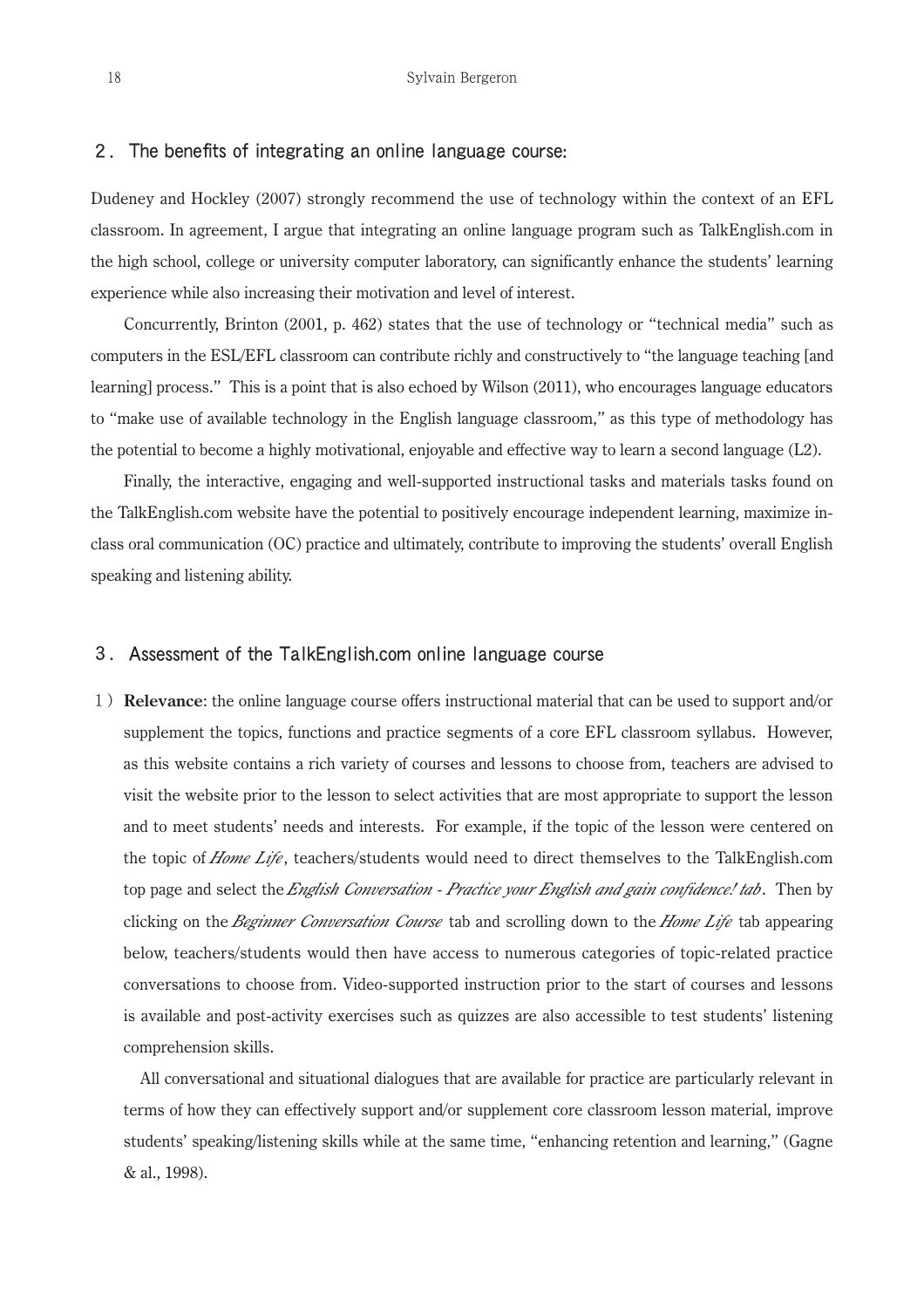- 2)**Usefulness:** Reading, listening and interactive speaking activities constitute a considerable amount of this website's teaching material and methodology. However, there are other sections dedicated to the fundamental aspects of conversational English. These sections are particularly helpful "to determine the next best step for the learner and provide [extra] practice in that skill area" (Warschauer & Healey, 1997). For example, for students needing to reinforce basic elements of the spoken language, this comprehensive website offers additional practice and learning support dedicated to English grammar, pronunciation, intonation, idioms and phrases. Students can make use of these extra practice activities to strengthen basic skills and become more capable and confident speakers of English.
- 3)**Practicality:** going beyond basic language structures, this website also offers reading and speaking practice that focuses specifically on practical and situational task-based dialogues. As "task-based learning provides students with motivation to use language as they perform tasks designed to facilitate language practice" (Nunan, 1993). For example, these situational dialogues offer many opportunities to practice real-life conversations relating to business situations, travel, school, and work. Again, situated in the *English Conversation* section of the website's *Business Conversation Course*, students are provided with a considerable amount of speaking and listening practice centered on task/contentbased subject matter and supplemented by post-activity listening comprehension exercises.

### **Conclusion:**

Returning to Brinton (2001, p. 461), we are reminded that the use of technical media (e.g., computers) within an EFL context helps to stimulate and engage learners "by bringing a slice of the real world into the classroom." By presenting how the L2 is used in real-life, or within a day-to-day context, learners gain a greater level of linguistic and contextual understanding compared to more traditional, rote and teachercentered "talk and chalk" approaches and methodologies. Echoing a similar sentiment, Harmer (2007, p. 176) concludes this assessment by stating optimistically that:

 the [technological] resources [such as TalkEnglish.com] that are currently available are truly amazing… [f]or they offer an amazing variety of routes for learning and discovery.

 Whether for self-study or for in-class application, it is important for teachers and students to be wellinformed and aware of legitimate websites that offer quality teaching and learning tools to effectively meet their interests and specific language needs. As we look to current trends that point to a constantly increasing reliance on the use of readily available technology to access educational platforms such as the ones mentioned above, it is essential that users approach yet unfamiliar websites with a certain degree of discernment. With this in mind, the author hopes that the information shared in this article will help to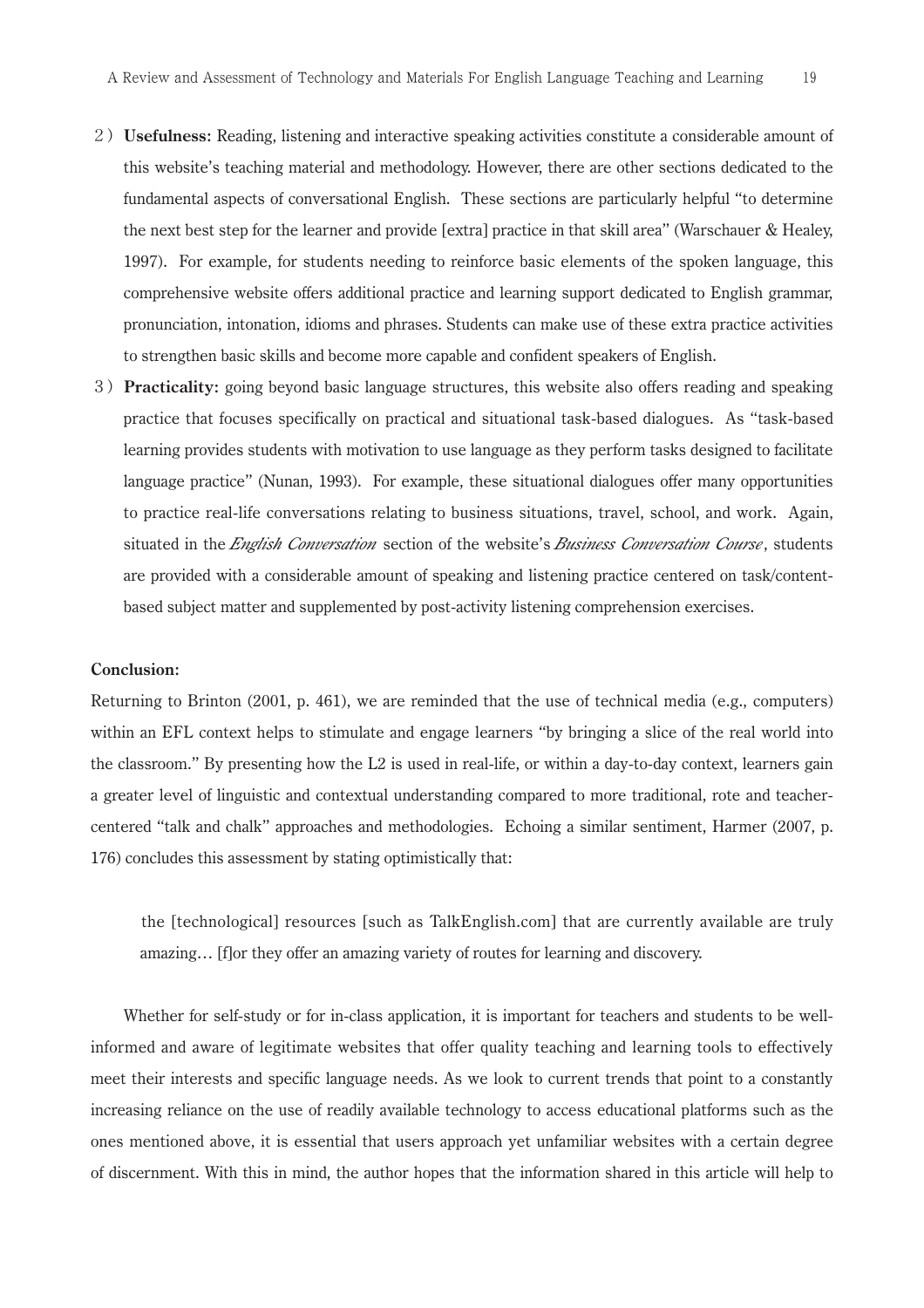introduce and guide users toward websites that are free of charge and whose value can be determined by the quality of their content and the level of support that they provide to users – EFL teachers and students alike – that are looking for a reliable and authentic online English language learning experience.

#### **Bibliography:**

- Brinton, D. (2001). The use of media in language teaching. In M. Celce-Murcia (Ed.), *Teaching English as a second or foreign language* (3rd ed.) (pp. 459-464). Boston: Heinle, Cengage Learning.
- Dudeney, G. & Hockly, N. (2007). *How to teach English with technology* . Harlow: Pearson Longman, 137.
- Eastment, D. (2001). Listening. *ELT Journal*, 55, (4), 420-423.
- Gagne, R. & al., (1981). *Materials and Technology in Second Language Teaching*. Retrieved from EDGT940, Moodle site, Week 5, University of Wollongong.
- Harmer, J. (1998). How to teach English, Harlow: Pearson Longman.
- ICT4LT CALL Software and Website Evaluation Forms, in *Materials and technology in second language teaching*. Retrieved from EDGT940, Moodle site, Week 5, University of Wollongong.
- Johnson, (1979). *Materials and technology in second language teaching* . Retrieved from EDGT940, Moodle site, Week 5, University of Wollongong.
- Lyrics Gaps. (2017, April 15). Website retrieved from http://www.lyricsgaps.com.
- National Public Radio. (2017, April 15). Website retrieved from http://www.npr.org/.
- Nunan, D. (1993). *Materials and technology in second language teaching* . EDGT940, Moodle site, Week 5, University of WollongongRandall's ESL Cyber Listening Lab. (2017, April 15). Website retrieved from

http://www.esl-lab.com/.

- StoryCorps. (2017, April 15). Website retrieved from http://storycorps.org/about/ .
- TalkEnglish.com, viewed 09 April 2017
- TalkEnglish.com. (2017, April 15). Website retrieved from http://www.talkenglish.com/.Thornbury, S. (2005). How to teach speaking. Harlow: Pearson Longman, 90-91.
- Voice of America. (2017, April 15). Website retrieved from http://learningenglish.voanews.com/.
- Warschauer, M. & Healey, D. (1997). *Materials and technology in second language teaching*. Retrieved from EDGT940, Moodle site, Week 5, University of Wollongong.
- Wilson, K. (2011). *Motivating the Unmotivated Do Teachers Have to Do All the Work?* lecture, National Olympics Memorial Youth Center, JALT National Conference, Tokyo, Japan, delivered 21 November.